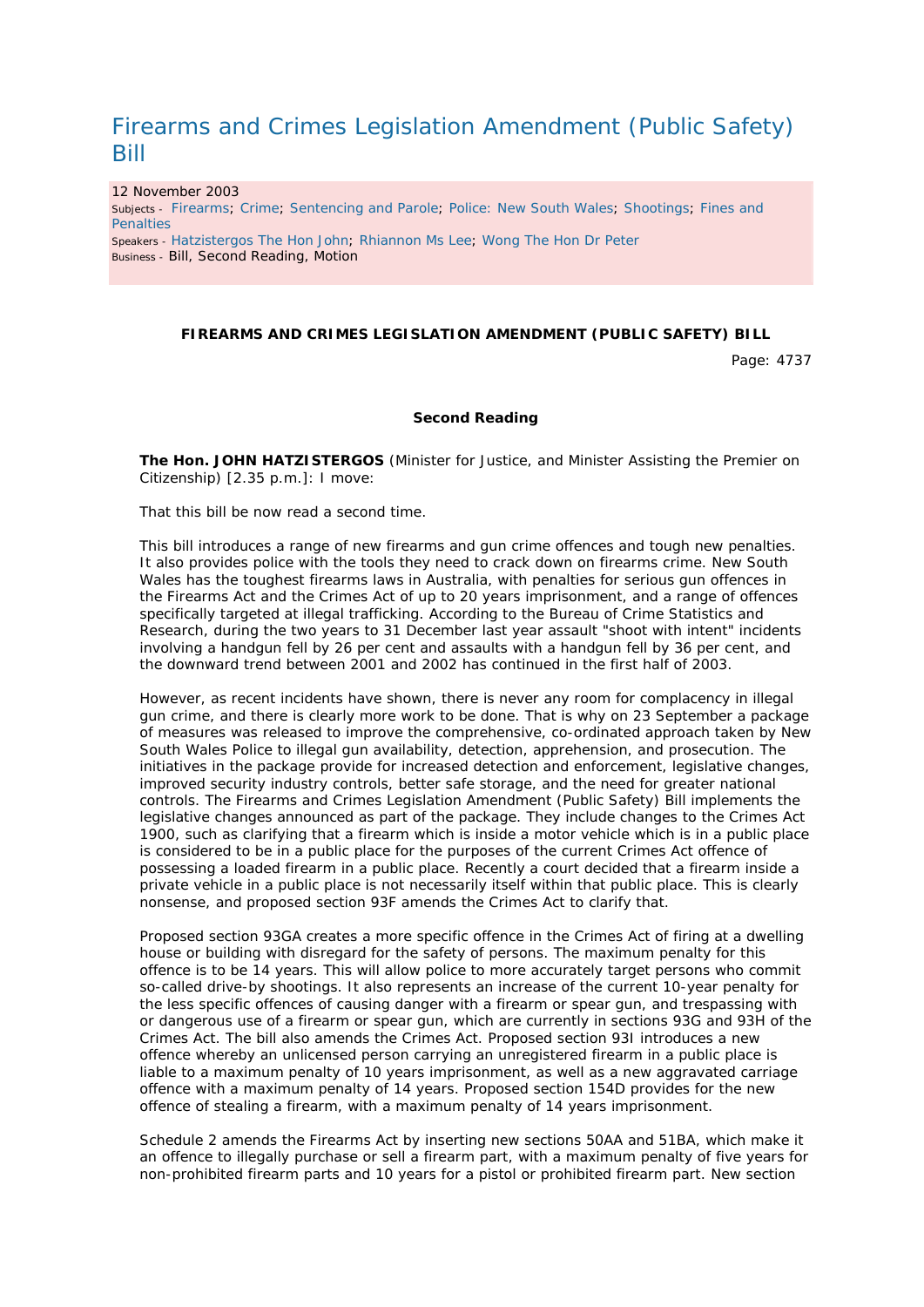51B increases the time period for establishing the current ongoing trafficking offence from three illegal firearm sales in 30 days to three illegal sales in 12 months. This recognises that the modus operandi of illegal firearm sales is very different from that of prohibited drugs, on which the three sales in 30 days time frame was originally modelled; and it introduces a new offence of ongoing supply for major parts of a firearm in new section 51BB. This section is modelled directly on the current offence of ongoing illegal sale of a whole firearm, with the addition of the extension of the offence period to three sales in 12 months.

Schedule 2 also amends the Firearm Act to clarify the offence regime for forging licences and using a forged licence. A new offence of using a forged firearm licence or permit in an effort to illegally obtain a firearm is introduced in new section 71A. This will attract a maximum penalty of 10 years imprisonment. The bill also increases the penalty of forging a firearm licence or permit from \$5,500 to a maximum of 10 years imprisonment, by deleting the current offence in section 71 (b) of the Firearms Act and making it clear via insertion of a note that the existing offence in section 300 (1) of the Crimes Act applies to forgery of a firearm licence. The penalty for such forgery is a maximum of 10 years.

Schedule 3 amends clause 14 of the Firearms (General) Regulation to provide that licence holders must notify police of the address where their firearm will be stored, and any subsequent change in that address, within seven days of the change. The amendments to section 87 of the Firearms Act and to clause 107 of the Firearms (General) Regulation will enable the Commissioner of Police to more generally delegate the power to sign a certificate of evidence to an authorised registry officer, rather than the current requirement that requires the regulation to be amended each time the commissioner wants to exercise a delegation.

This bill is part of the package of measures to improve the comprehensive, co-ordinated approach taken by NSW Police to illegal gun availability, detection, apprehension, and prosecution. It does not constitute the entire package. In the area of increased detection and enforcement a new 47-member mobile team of Operation Viking police began high-visibility, high-impact raids in the first week of October, targeting criminals and thugs carrying concealed handguns in hot spots. The unit has held operations in Campsie, Bankstown, Rosehill, Fairfield, Cabramatta, Burwood, and City Central local area commands. An additional 20 firearm detector dogs are also to be deployed from the 2004-05 financial year to support searches, high-profile street policing, crime scene investigations, and screening of public places and vehicles.

The Government is seeking stronger sentences for handgun crimes and, to address consistency in sentencing, it will ask the newly formed **Sentencing Council** to examine sentencing trends for serious firearms offences with a view to implementing standard minimum sentences. The Government is also considering making more serious firearm crimes strictly indictable, so that such crimes will be tried in the District or the Supreme Court and attract higher sentences. It is examining measures to ensure that more cases are dealt with on indictment, and it is ensuring that the Commissioner for Police instructs prosecutors to instigate immediate appeals if firearms criminals receive sentences that the community views as inappropriate.

In addition, a review of the use of firearms in the security industry is approaching finalisation. This review includes an examination of increased safe storage requirements, limiting the calibre and magazine capacity of firearms being purchased by the industry, limiting access to firearms to certain types of security work, and examining whether certain sectors of the industry need to be armed, the ratio of guns held by companies relative to the number of employees, and examining better enforcement of annual training requirements. The Operation Vulcan illegal firearms phone-in campaign has been reactivated, with callers eligible for increased rewards of up to \$5,000 for information leading to a conviction. NSW Police is to have an additional five sworn positions provided to the State Crime Command's firearms and regulated industries crime squad to conduct proactive intelligence gathering on gun crime, develop better education for police on gun handling and licensing procedures, and lead coordinated force-wide efforts in training and in developing intelligence plans.

The Government is leading the way in the fight against illegal firearms. The Carr Government has provided NSW Police with more resources than ever before to fight gun crime. A total of \$2.073 billion was allocated to meet the recurrent and capital expenses of NSW Police in 2003- 04. This is the ninth consecutive record police budget. The Firearms and Crimes Legislation